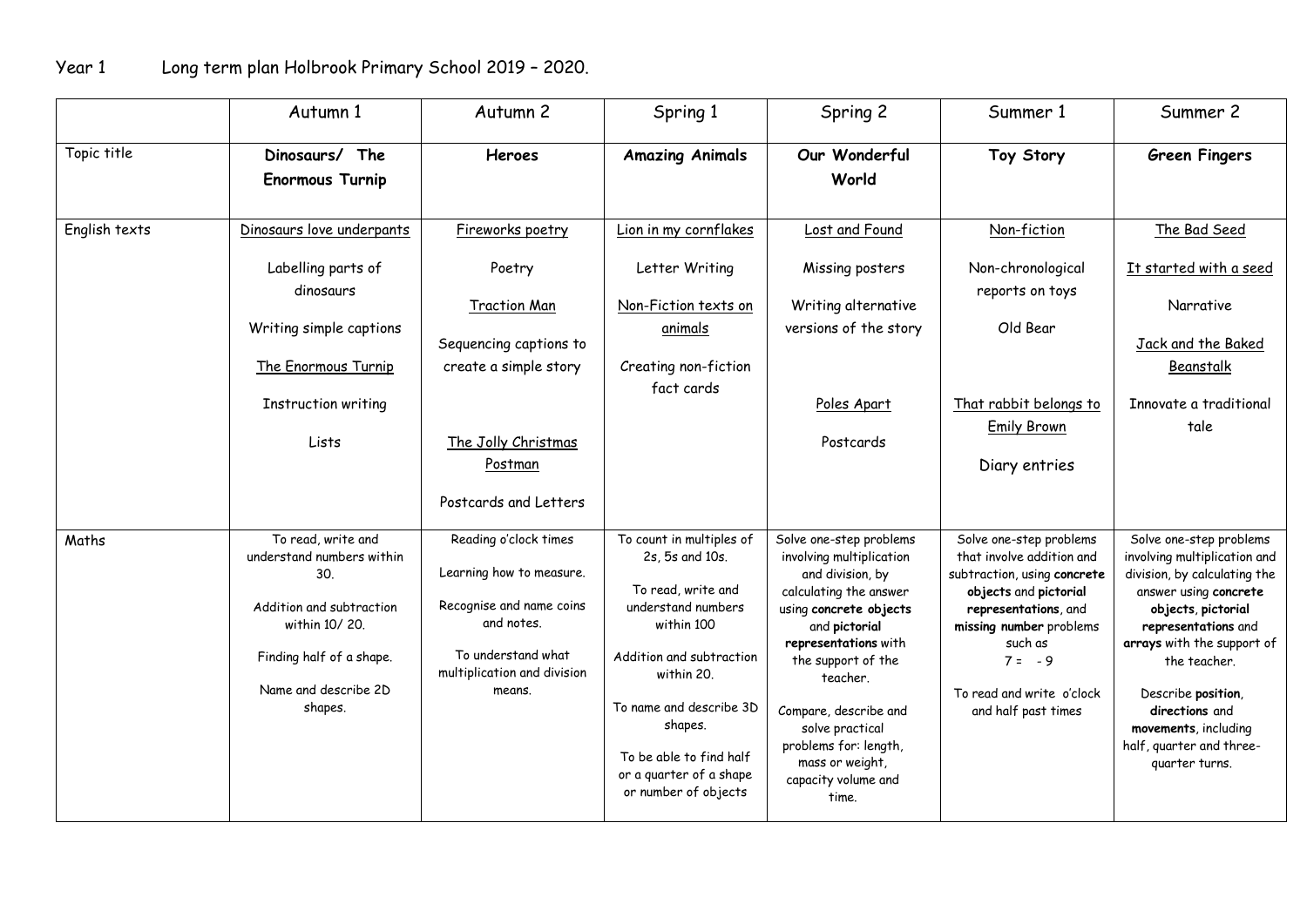## Year 1 Long term plan Holbrook Primary School 2019 – 2020.

| Science          | Seasons                  | Materials            | Animals                | Seasons                 | Material and their  | Plants               |
|------------------|--------------------------|----------------------|------------------------|-------------------------|---------------------|----------------------|
| Seasons (weekly) |                          |                      |                        |                         | properties          |                      |
|                  |                          |                      |                        |                         |                     |                      |
| History          |                          | Florence Nightingale |                        |                         | Toys                |                      |
| Geography        |                          |                      | Local area study       | Geographical vocab      |                     |                      |
|                  |                          |                      |                        | beaches, forests, city, |                     |                      |
|                  |                          |                      |                        | town, village etc.      |                     |                      |
|                  |                          |                      |                        | Hot and cold places.    |                     |                      |
| <b>ICT</b>       | Learning how to log and  | 2Paint               | We are researchers     | 2Connect                | Human Crane         | Beebots              |
|                  | type.                    | Using a simple paint | Finding information    | Mind mapping            | Simple algorithm    | Making a small robot |
|                  | ESafety                  | program.             | using the internet     |                         |                     | move.                |
|                  |                          |                      |                        |                         |                     |                      |
|                  |                          |                      |                        |                         |                     |                      |
|                  |                          |                      |                        |                         |                     |                      |
|                  |                          |                      |                        |                         |                     |                      |
| <b>RE</b>        | Harvest-Thankfulness     | Jesus' birthday -    | Stories Jesus told-    | Easter-Sadness to       | Special places-     | Hindu Stories-       |
|                  |                          | Celebrating          | Learning from story    | happiness               | specialness         | Krishna's birthday - |
|                  |                          |                      | telling                |                         |                     | remembering          |
| <b>DT</b>        | <b>FOOD</b>              |                      | <b>Moving Pictures</b> |                         | Toys                |                      |
|                  | Healthy Eating What do   |                      | Creating a moving      |                         | Making a moving toy |                      |
|                  | we need to stay healthy? |                      | picture with a simple  |                         |                     |                      |
|                  |                          |                      | mechanism              |                         |                     |                      |
|                  | Vegetable tarts          |                      |                        |                         |                     |                      |
|                  | Writing Instructions.    |                      |                        |                         |                     |                      |
| Art              | Giuseppe Arcimboldo      |                      |                        | Salvador Dali           |                     | Richard Shilling     |
|                  |                          |                      |                        |                         |                     |                      |